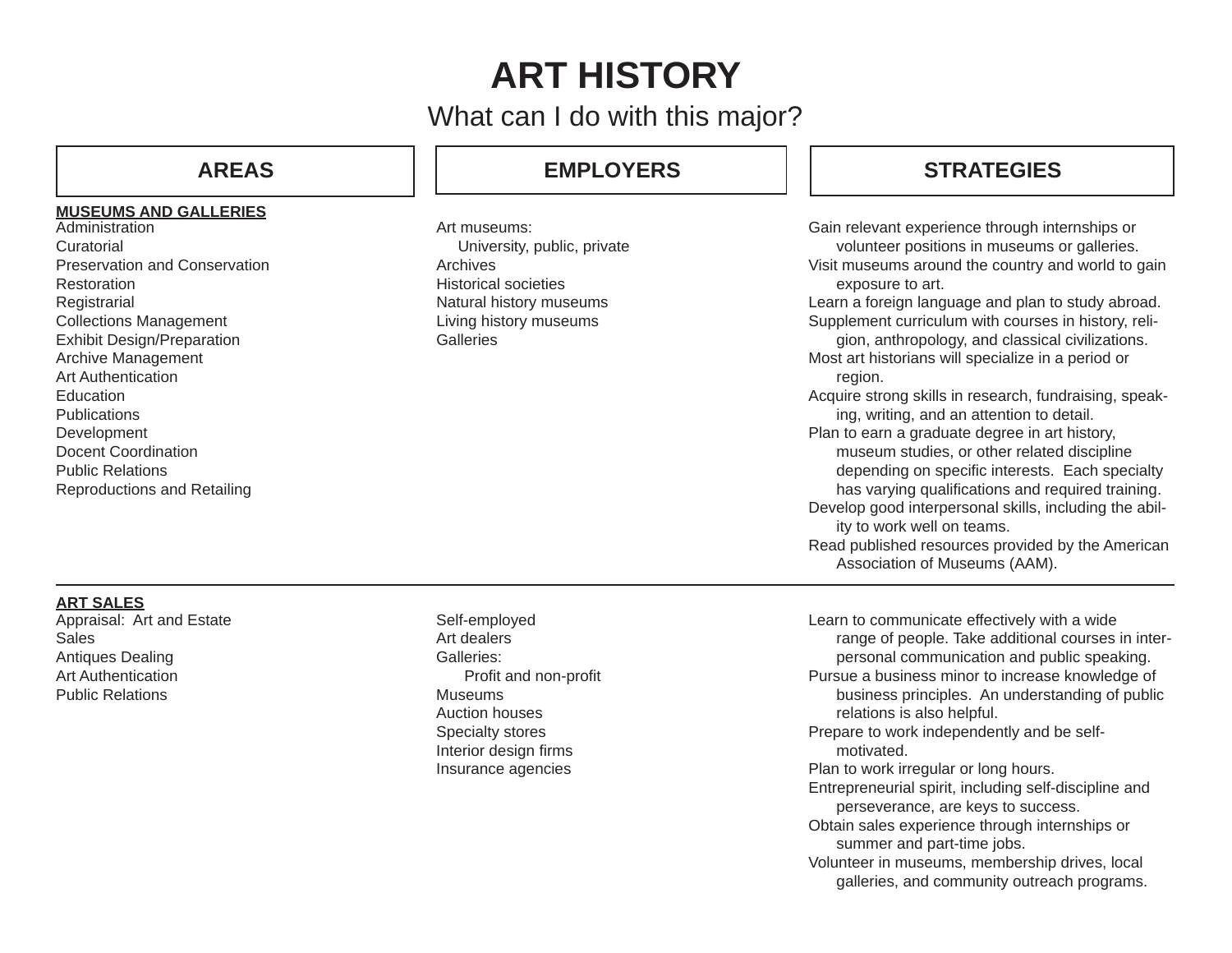**AREAS**

#### **ART SALES CONTINUED**

## **EMPLOYERS STRATEGIES**

Serve as a student assistant in a university gallery. Research certificate programs in appraisal studies to prepare for that field. Consider earning a minor in a foreign language.

#### **EDUCATION**

**Teaching** ResearchAdministrationLibrary/Information Sciences Visual Resources Curating Student Affairs, e.g. Student Activities, Leadership Development, Admissions, Orientation, Career Services, Residence Life, Multi-cultural Affairs, Study Abroad, International Student Services Academic Affairs, e.g. Academic Support Services, Advising, Educational Advancement Programs, Honors Programs Community Education

Public and private schools Colleges and universities Art and design schools Art librariesMuseums

Develop excellent speaking, writing, and research skills.

 Learn how to develop curriculum and workshops and how to use multimedia.

Become an expert in a particular subject.

Acquire a background in foreign languages such as German or French.

Obtain degree and certification in art education for public school teaching.

Ph.D. is required for teaching and research in colleges and universities. Teaching art history at this level is extremely competitive.

Earn a master's degree in information science for librarianships or college student personnel/ higher education administration for other positions in colleges and universities.

Maintain a high grade point average and secure strong faculty recommendations.

Seek campus leadership positions such as peer mentor, orientation leader, or resident assistant.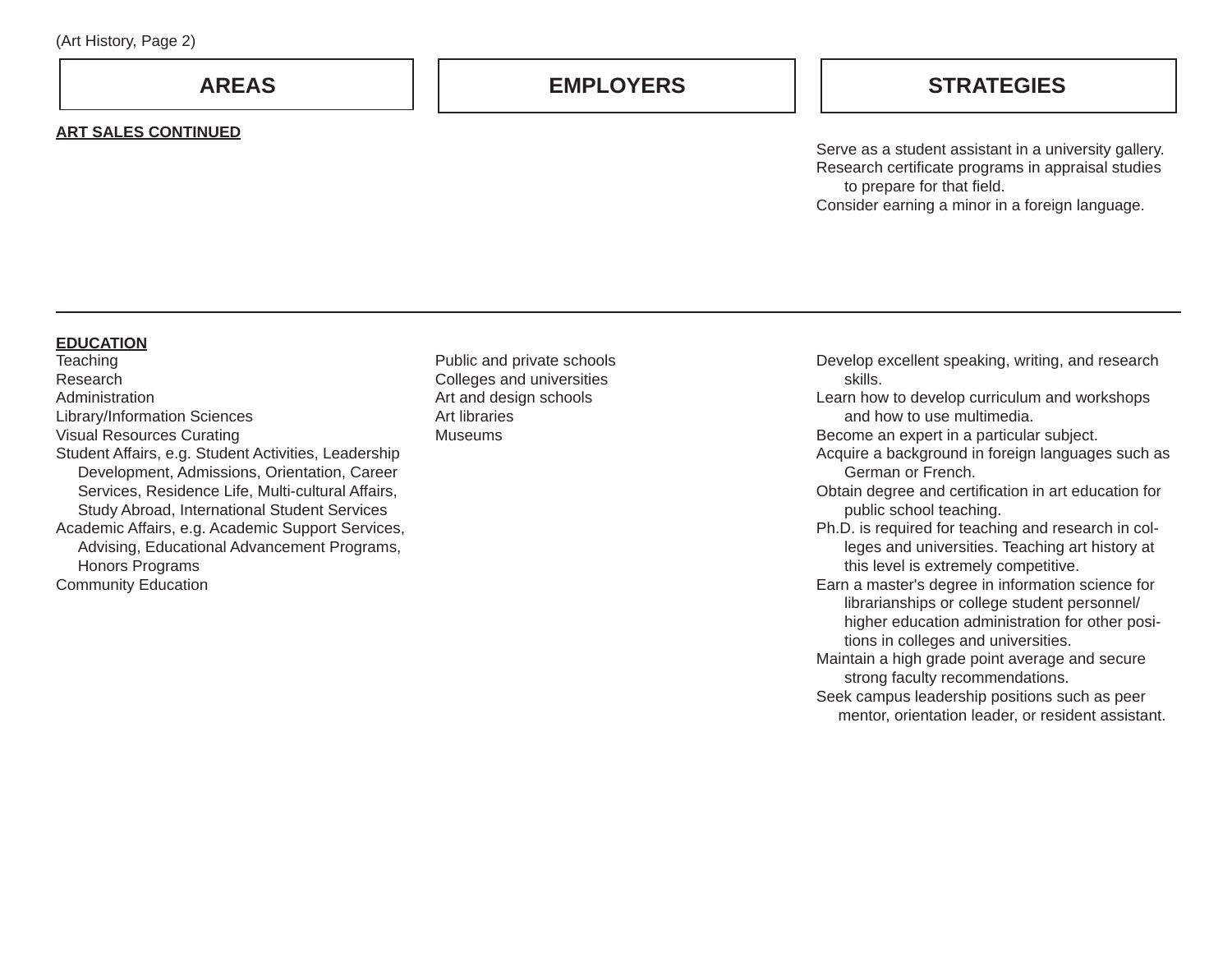## **AREAS**

### **MEDIA**

Publishing Editing Free Lance Writing Art Criticism Set Design **Costuming** 

## **EMPLOYERS**

**Newspapers** 

Art magazines and journals Textbook or commercial publishing houses News departments of local, public, and commercial radio and TV stationsSyndicated radio services Internet sitesMovie studiosProduction companies

## **STRATEGIES**

Consider obtaining a minor or double major in journalism or broadcasting/electronic media, English, or theater depending upon interests. Develop excellent writing and editing skills along with knowledge of the history and culture of art. Learn web design skills to prepare for online work. This area of journalism is growing while print is declining. Become comfortable working in a deadline-oriented atmosphere. Work with campus or local newspapers, TV, or radio stations. Create a portfolio of work samples, especially those that have been published. Seek opportunities for recognition and networking through writing contests and freelance writing submissions.

Complete internships, even if unpaid, in movie studios or other relevant organizations.

#### **NONPROFIT**

AdministrationManagement Public Relations Development Research Grant Writing Direct Service

Local and national nonprofit agencies, e.g. Arts Education Partnership, National Arts Education Association, or Americans for the Arts Foundations, e.g. International Child Art Foundation, Andy Warhol Foundation for the Visual Arts Trade or professional associations Special interest groups Libraries Museums: University, public, private Historic sites, e.g. The Biltmore, Mount Vernon Historical societies

- Gain experience through volunteering or completing an internship.
- Supplement curriculum with courses in business, psychology, sociology, or social work.
- Obtain leadership roles in relevant campus and community organizations.

Develop strong communication and research skills. Learn how to write grants.

Research organizations' values to find a good fit with yours. It is critical that you are knowledgeable about and committed to the work you're going to do.

Investigate term of service or service corps positions as a way to gain entry into the field.

Earn a graduate degree for more job opportunities and advancement.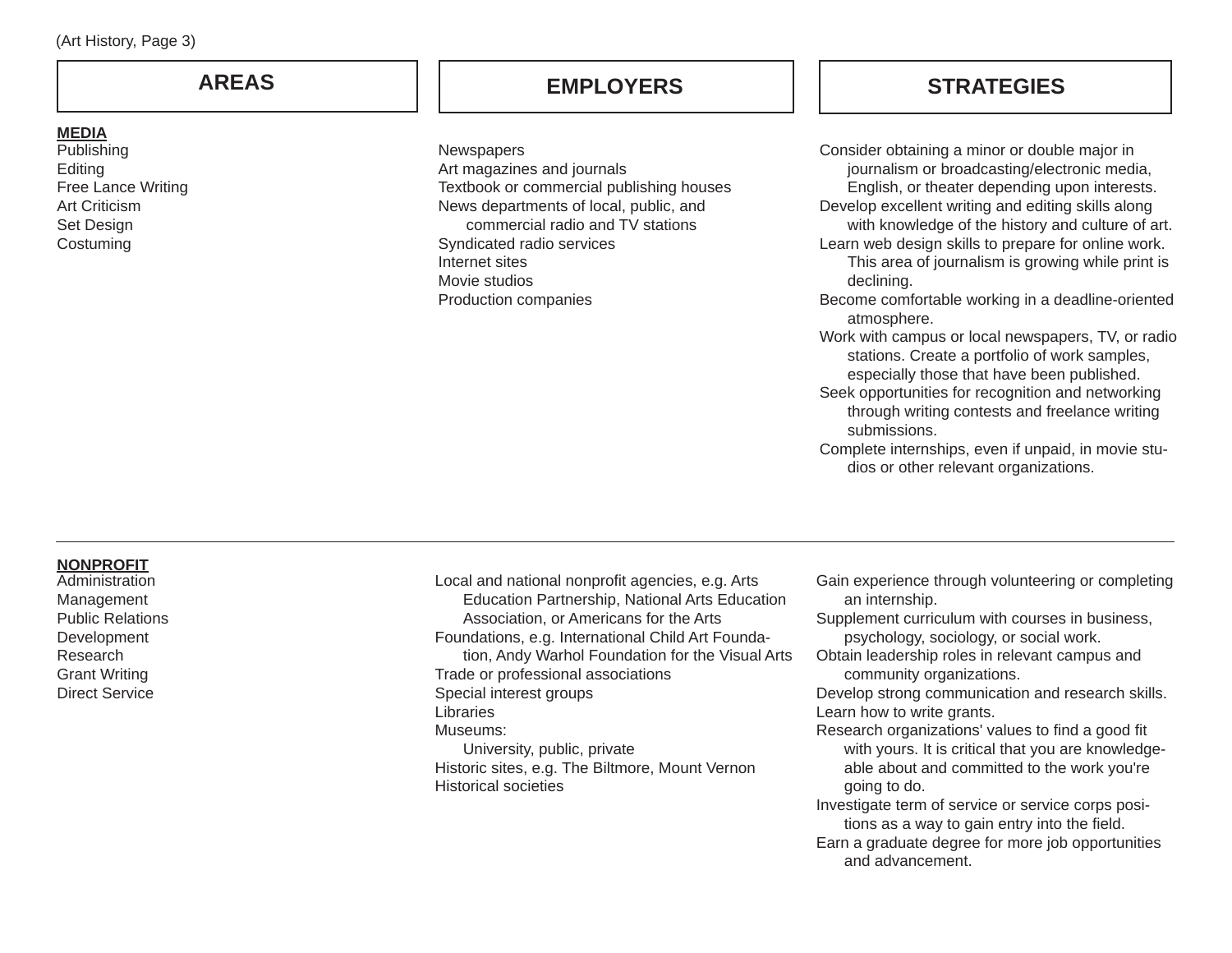| (Art History, Page 4) |  |
|-----------------------|--|
|-----------------------|--|

## **AREAS**

## **GOVERNMENT**

Public Affairs Writing/Editing Audiovisual Producing Museum Work**Curating** Development

State arts agencies Local, state, and national councils for the arts Historical commissionsMuseums/galleries, e.g. Smithsonian Institute, The National Gallery Film boardsLibraries and archivesEndowments/grant making agencies Cultural affairs agencies

**EMPLOYERS STRATEGIES**

Maintain a strong grade point average as many government programs are very competitive. Complete an internship with the federal government. There are a large number of specialized agencies within the federal government. Do extensive research to find the area that best fits your

Earn a graduate degree for advancement. Become familiar with the government application process. Utilize applicable websites and seek assistance from your college career center. Develop a network of contacts through informational interviews and referrals.

interests.

#### **BUSINESS**

Management SalesPublic Relations Market ResearchCreative Design

Product and service organizations Retail stores**Hotels Restaurants Wholesalers Manufacturers** Banks and financial institutions Insurance companies Real estate agencies Consulting firms Other business corporations

Develop strong analytical, verbal, and writing skills. Acquire a business minor or add business as a double major. Gain experience in an area of interest through internships or other employment. Obtain leadership roles in campus organizations. Demonstrate excellent interpersonal skills. Hone computer skills and learn software packages for databases, spreadsheets, and presentations.

Be prepared to start in entry level positions, such as management trainee programs.